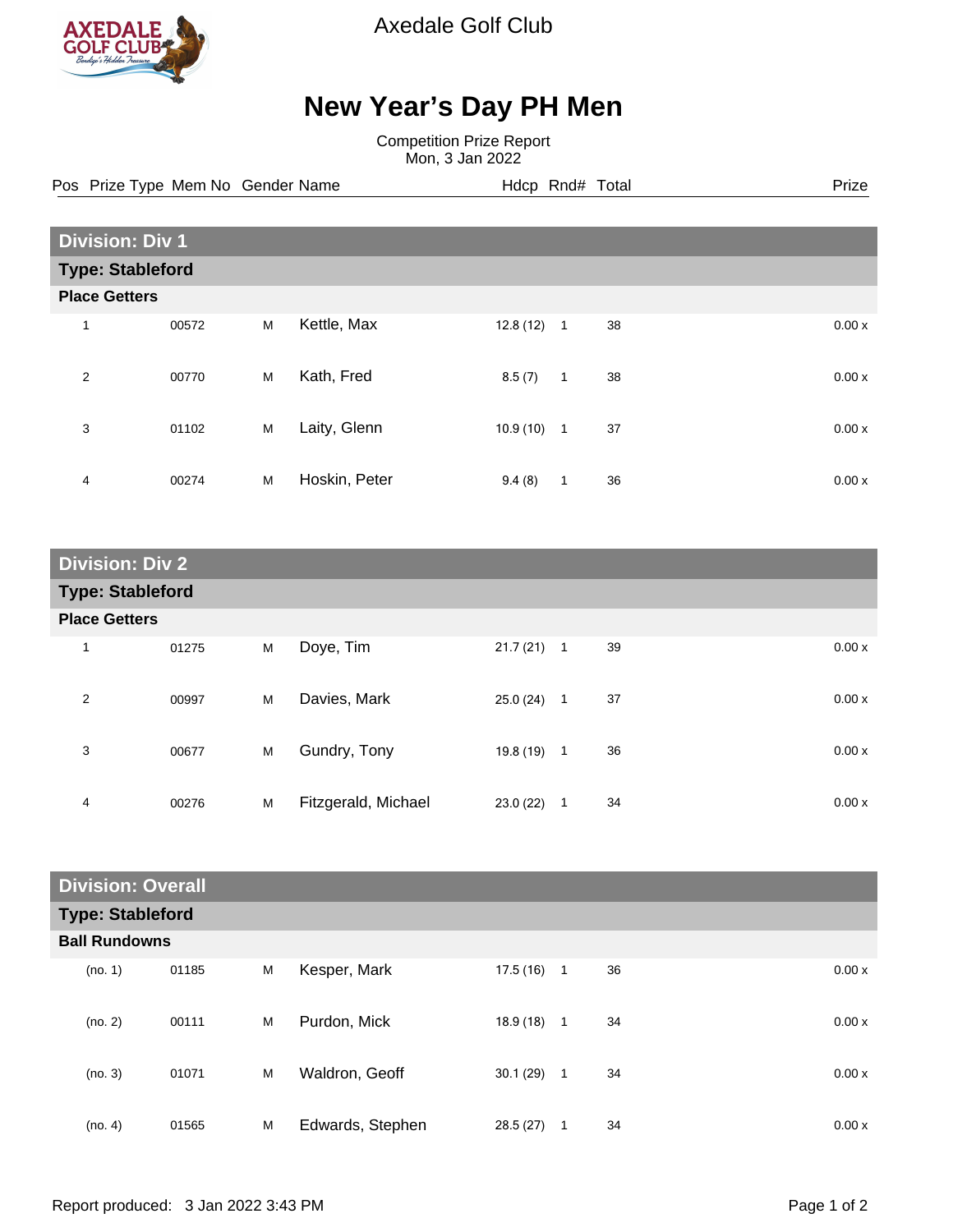|         | Pos Prize Type Mem No Gender Name |   |               |        | Hdcp Rnd# Total | Prize  |
|---------|-----------------------------------|---|---------------|--------|-----------------|--------|
|         |                                   |   |               |        |                 |        |
| (no. 5) | 00486                             | M | Heider, Roger | 7.0(6) | 34              | 0.00 x |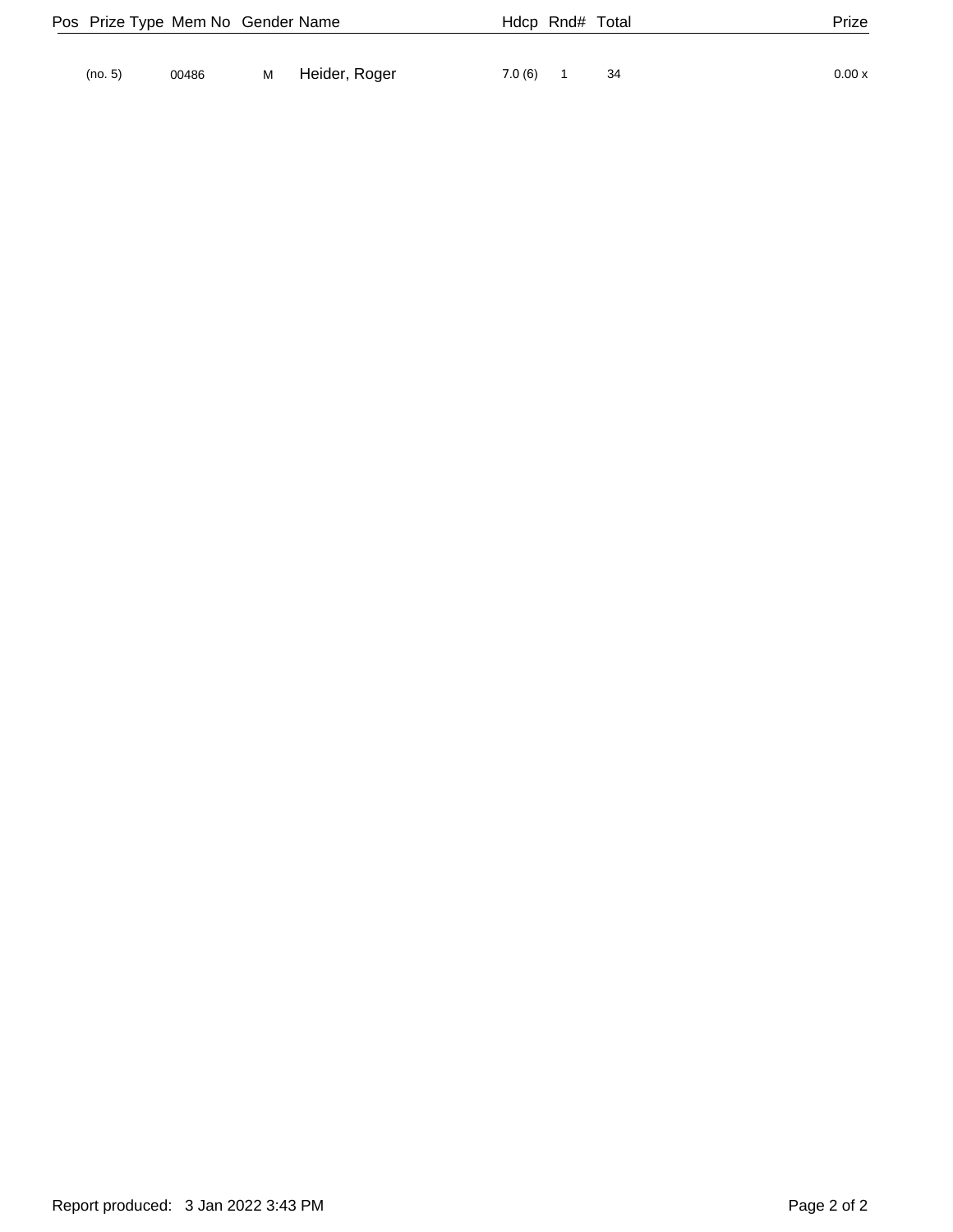

Axedale Golf Club

## **New Year Women**

Competition Prize Report Mon, 3 Jan 2022

Pos Prize Type Mem No Gender Name **Hdcp Rnd# Total** Prize Prize

|                         | <b>Division: Overall</b> |   |                  |              |                            |    |  |       |  |
|-------------------------|--------------------------|---|------------------|--------------|----------------------------|----|--|-------|--|
| <b>Type: Stableford</b> |                          |   |                  |              |                            |    |  |       |  |
| <b>Place Getters</b>    |                          |   |                  |              |                            |    |  |       |  |
| 1                       | 01174                    | W | Minnis, Andrea   | 35.5(35)     | $\overline{1}$             | 37 |  | 0.00x |  |
| $\overline{2}$          | 01391                    | W | O'Connor, Emma   | 20.7(21)     | $\overline{\phantom{0}}$ 1 | 36 |  | 0.00x |  |
| 3                       | 01270                    | W | Dorrington, Emma | 28.5 (28)    | $\overline{1}$             | 36 |  | 0.00x |  |
| 4                       | 01193                    | W | Collins, Barbara | $31.2(31)$ 1 |                            | 35 |  | 0.00x |  |
|                         |                          |   |                  |              |                            |    |  |       |  |
| <b>Ball Rundowns</b>    |                          |   |                  |              |                            |    |  |       |  |

| (no. 1) | 00769 | W | Iser, Ruth   | 10.8(11) | 35 | 0.00x |
|---------|-------|---|--------------|----------|----|-------|
| (no. 2) | 01192 | W | Whiting, Ann | 22.7(23) | 34 | 0.00x |